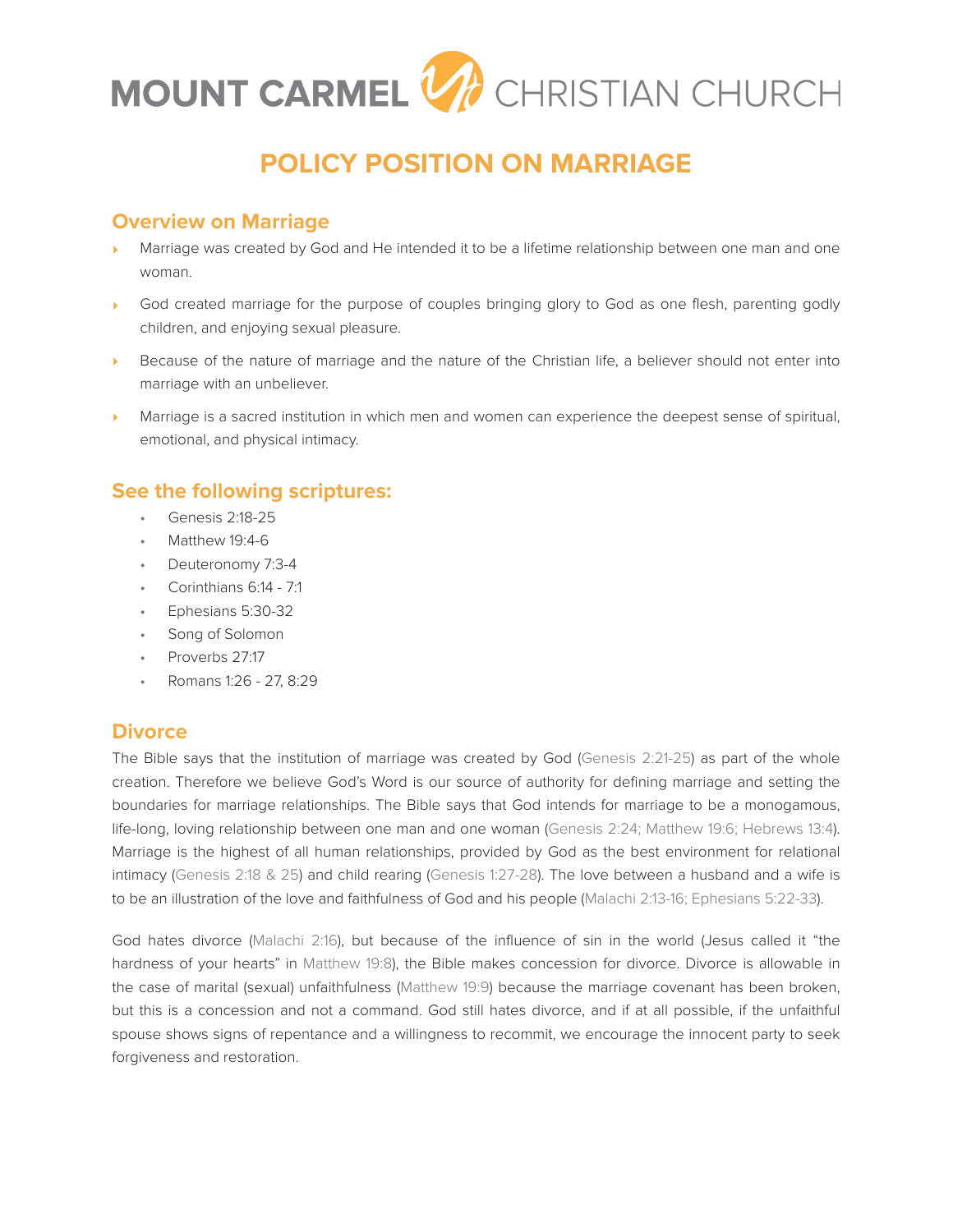The Bible does make a distinction between physical separation and divorce (I Corinthians 7:5), so we would counsel people in certain difficult situations that physical separation may be warranted until a godly counselor advises otherwise.

We counsel those who recognize they were remarried outside of the biblical boundaries to repent and remain faithful to the one whom they are currently married (Deuteronomy 24:1-4). The grace of Christ can be extended to those who have been divorced for unbiblical reasons. Those who have made wrong decisions in the past cannot undo their mistakes, but must be faithful to Christ in the situation in which they currently find themselves.

Questions often arise as to whether a person who has been divorced is eligible for a leadership position at MCCC. Because the Scripture says that an elder must be "the husband of but one wife" (I Timothy 3:2 – literally a "one-woman man"), some contend that a person desiring to be an elder or pastor in the church must not have been divorced. It is our position that a divorce in a person's past does not automatically exclude him from future church leadership. The nature and circumstances of the offense and the length of time of proven credibility are all taken into account in determining whether a person is qualified for a leadership position. The same should apply to a person's past divorce.

We have instituted several policies and practices to help protect the members of our church from the trauma of divorce and to hold high the ideals of biblical marriage and sexual purity. We require pre-marital counseling before couples can get married at our church. We frequently preach about marriage and we provide various resources to church attendees. We confront and counsel those whom we know are unfaithful to their spouses. Any person in a leadership position at MCCC who is undergoing separation or divorce, whether innocent or not, is asked to step aside from his or her position of authority for a period of time so that full attention can be given to the crisis at hand so that nothing will hinder the ministry of the church.

According to Jesus Christ's instructions in the Bible, Christians must live in a manner distinct from that of the world. Christians are commanded to hold a higher standard of moral virtue and purity, guided by the principles of God's Holy Word. We have instituted these guidelines and practices in an effort to help our members reflect Christ's love for the church in their marriages.

#### **Homosexuality, Adultery and Cohabitation**

MCCC believes that the Bible is God's Word and our final source of authority in doctrine and practice. God's design, from the very beginning of creation as discovered in the Bible, is that sexual relations are to be enjoyed within the boundary of a committed marriage relationship between one man/husband and one woman/wife (Genesis 2:24, Hebrews 13:4, I Corinthians 7:2-4). Sexual immorality in whatever form, be it homosexuality, pre-marital or extra-marital sex (adultery), is consistently condemned by God in His Word (see for example I Cor. 6:9-13, Gal. 5:19-21).

Therefore, it is the position of our church that **sex outside the Biblical definition of marriage are sins against God**, but they are not unforgivable sins. God specifically states that homosexuality is a sin (Lev. 18:22, Ro. 1:18, I Cor. 6:9- 11). We believe that God calls those engaged in homosexual behavior to repent of